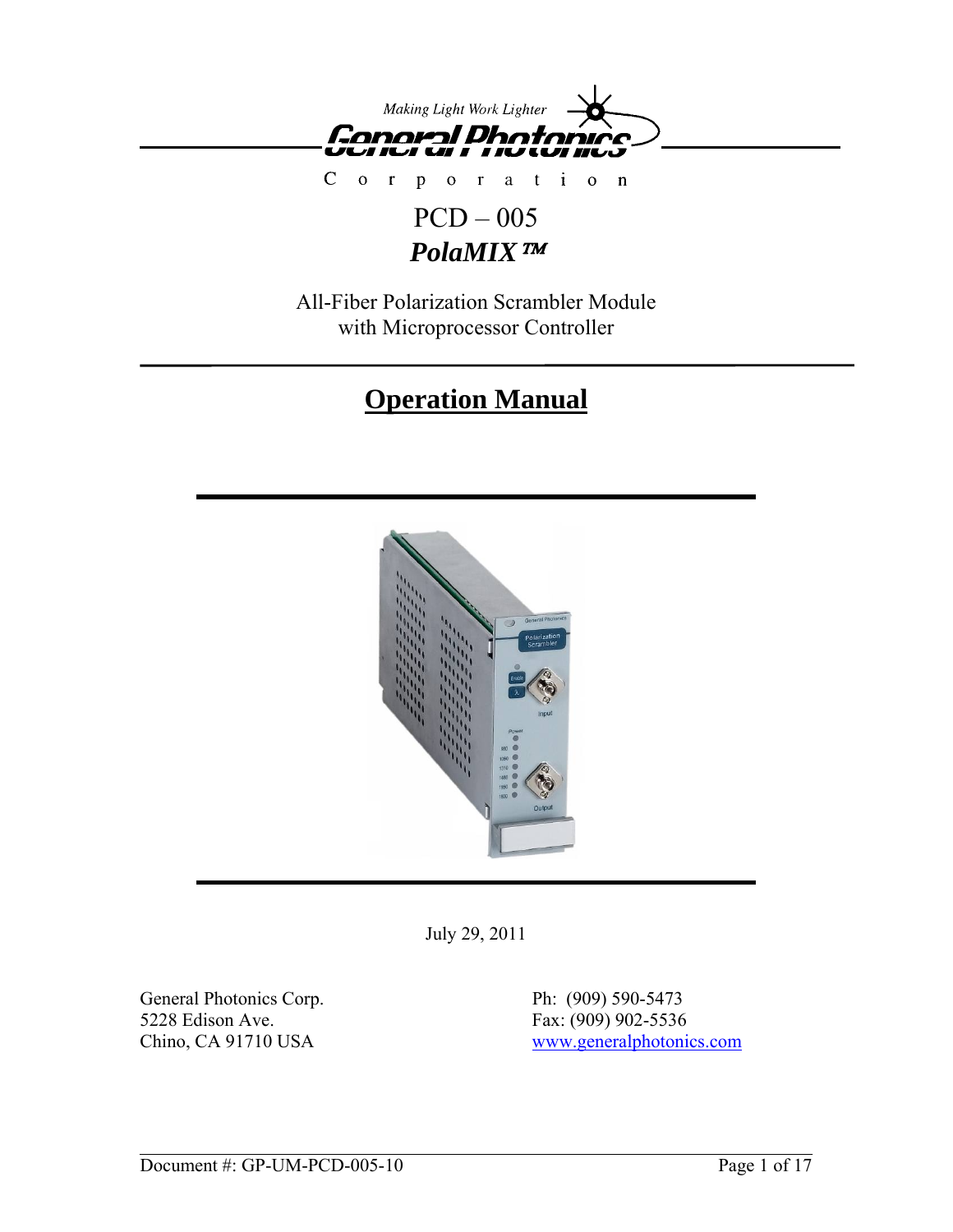## **Table of Contents:**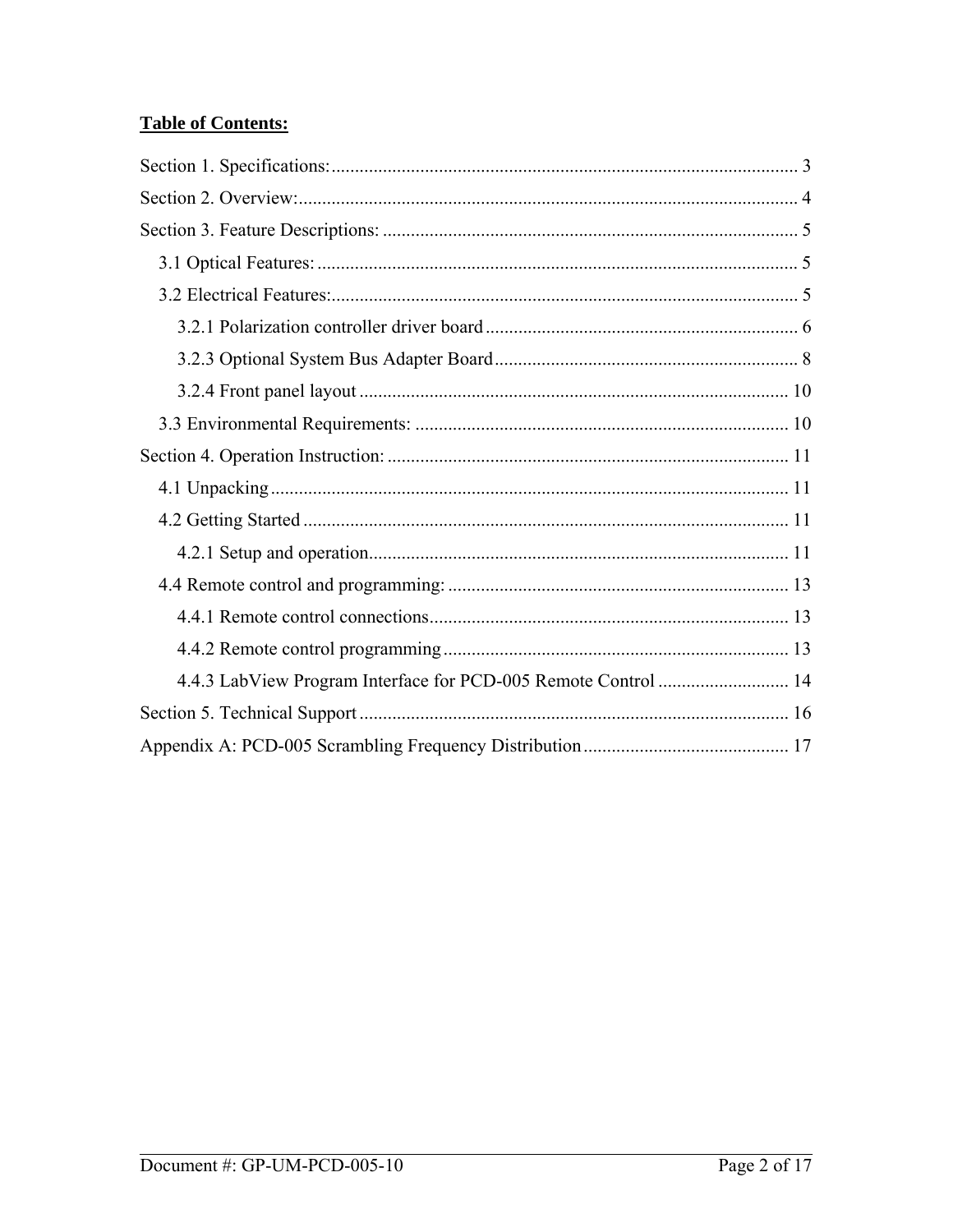#### <span id="page-2-0"></span>**Section 1. Specifications**:

#### *Optical*

| <b>Fiber Input Connector</b>        | FC/PC or FC/APC                               |
|-------------------------------------|-----------------------------------------------|
| <b>Fiber Output Connector</b>       | FC/PC or FC/APC                               |
| <b>Insertion Loss</b>               | $0.05$ dB max. at 1550 nm, w/o connectors     |
| <b>Center Operation Wavelength</b>  | Remote or manual selection of 980 nm,         |
|                                     | 1060 nm, 1310 nm, 1480 nm, 1550 nm,           |
|                                     | $1600$ nm                                     |
| Operation wavelength range $1$      | $>100$ nm                                     |
| Output degree of polarization $2,3$ | $< 5\%$                                       |
| Average PMD                         | $< 0.05$ ps                                   |
| Intrinsic PDL                       | $< 0.05$ dB, 0.01 dB typical                  |
| Return Loss                         | $> 65$ dB                                     |
| <b>Optical Power Handling</b>       | $>1000$ mW                                    |
| Residual Amplitude Modulation       | $\leq \pm 0.01$ dB                            |
| <b>Residual Phase Modulation</b>    | $< 0.1 \pi$                                   |
| Scrambling Frequencies <sup>3</sup> | algorithm based on 4 fixed frequencies,       |
|                                     | resulting in effective frequency distribution |
|                                     | between DC and $>$ 700 kHz                    |

#### *Electrical*

| Power Supply       | $\pm$ 12VDC/1A to $\pm$ 15VDC/1A, +5VDC/0.2A |
|--------------------|----------------------------------------------|
| Power Consumption  | $\leq$ 20 W                                  |
| Computer Interface | RS-232                                       |

#### *Environmental and Physical*

| <b>Operation Temperature</b> | $-5$ to 65 $\degree$ C                            |
|------------------------------|---------------------------------------------------|
| <b>Storage Temperature</b>   | $-20$ to 75 °C                                    |
| Dimensions (board only)      | 220 mm (L) $\times$ 100 mm (W) $\times$ 30 mm (H) |

 (with shielding box/ front panel) 3U, 8HP standard plug-in module size 235 mm (L)  $\times$  130 mm (W)  $\times$  40mm (H)

#### Note:

- 1. Center wavelength  $\pm 50$  nm.
- 2. At 500 Hz detection bandwidth
- 3. Measured from a photodetector at PCD-005 output using a spectrum analyzer. A polarizer is placed in front of the photodetector to convert polarization modulation to amplitude modulation.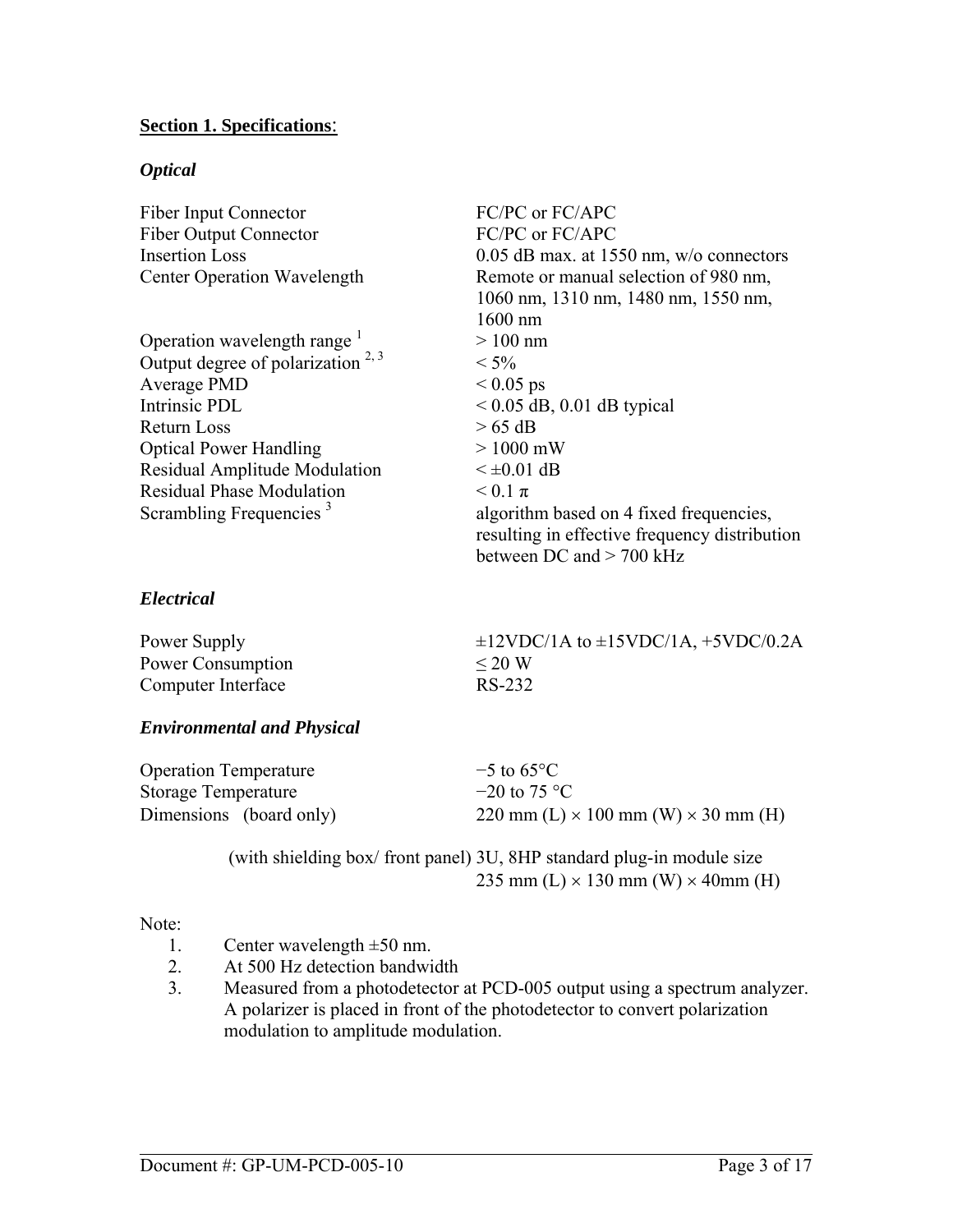#### <span id="page-3-0"></span>**Section 2. Overview:**

The PCD-005 is a modular polarization scrambler that integrates General Photonics' award winning PolaRite II polarization controller, a driver circuit, and a microprocessor based electronic control circuit, as shown in [Figure 1](#page-3-1). The PCD-005's continuous fiber construction results in extremely low optical insertion loss, polarization dependent loss, and polarization mode dispersion. It is an ideal tool for optical measurement, device characterization, network conditioning, and other polarization related applications.

The PCD-005 consists of a four-axis electromechanical polarization controller and driver circuits that generate control signals at different frequencies. The device can be modeled as a series of cascaded birefringent modulators. Each birefringent modulator operates at a different modulation frequency, randomizing the output polarization state. Theoretical background information on scrambler operation and the use of the PolaRite II can be found on General Photonics' website: [http://www.generalphotonics.com](http://www.generalphotonics.com/). The driving voltage for each axis is factory preset at a value optimized for minimum degree of polarization (DOP). External DC power supplies are needed to operate the module

Microprocessor control provides a greatly expanded capability for the PCD-005 module. This scrambler can operate over a large temperature range and a wide wavelength band. The device can interface with a personal computer or a microprocessor based instrument for remote control operation. The standard PCD-005 module covers the 1260-1650 nm fiber transmission window. A short wavelength PCD-005 module covers the wavelength range from 970 nm to 1260 nm.



<span id="page-3-1"></span>a) PCD-005 Module without shielding box b) PCD-005 Module with shielding box

#### **Figure 1 PCD-005 polarization scrambler module.**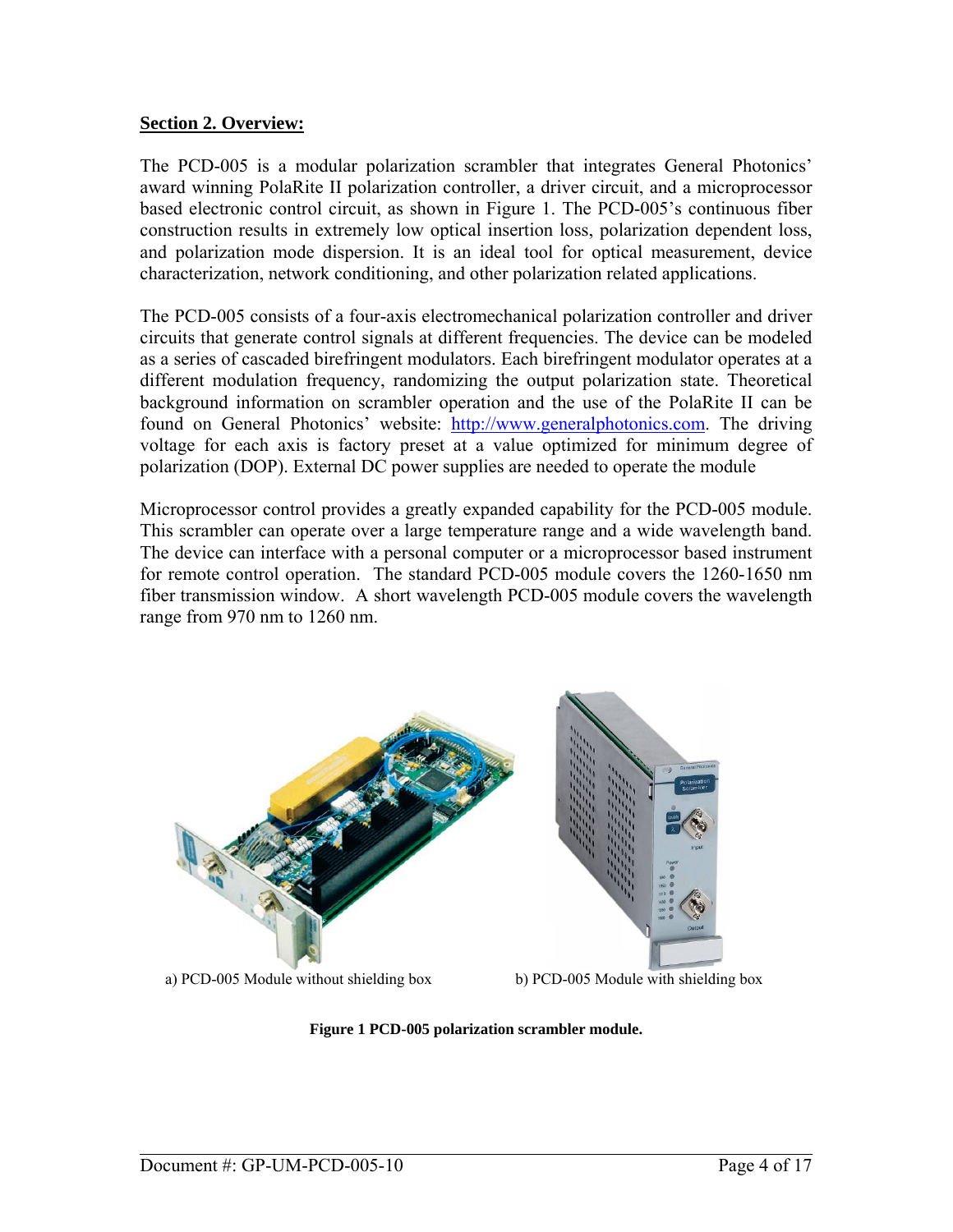## <span id="page-4-0"></span>**Section 3. Feature Descriptions:**

## *3.1 Optical Features:*

The PCD-005 module has two optical adapters on the front panel to accommodate the input and output fiber connectors. The input and output ports are interchangeable unless a user specifies special connector combinations.

Fiber connectors can be FC/PC, FC/APC, SC/PC, or SC/APC, per customer specification.

Before each connection, fiber connectors should be cleaned using industry standard fiber connector cleaning methods.

Fiber pigtails should be handled carefully. Excessive force on fiber pigtails may degrade device performance or cause device damage.

## *3.2 Electrical Features:*

The PCD-005 can be used as either a plug-in module or as a stand-alone module for laboratory research, experiment, and network applications. The standard version comes with a front panel and shielding box, but OEM versions without the front panel and shielding box are available on request.

The PCD-005 module requires  $a \pm 12V/1$  ADC dual output supply and  $a + 5V$ DC power supply to operate. The scrambler can operate safely when the voltages of the  $\pm$  12V power supply are in the  $\pm$  12V to  $\pm$  15V DC range. The location and pin assignment of the external power supply connectors will be discussed and illustrated in Section 3.2.1.

The scrambling frequencies are factory-set and are not user adjustable. The combined effect of the four specially selected driving frequencies produces a large set of mix frequencies distributed over a large spectral range. A typical distribution of the driving frequencies and their mix products is provided in Appendix A.

The board may contain multiple jumpers set at the factory for testing and tuning purposes. Users should not remove these jumpers unless authorized by the manufacturer.

The following sections describe the main board and a power supply/communications adapter board.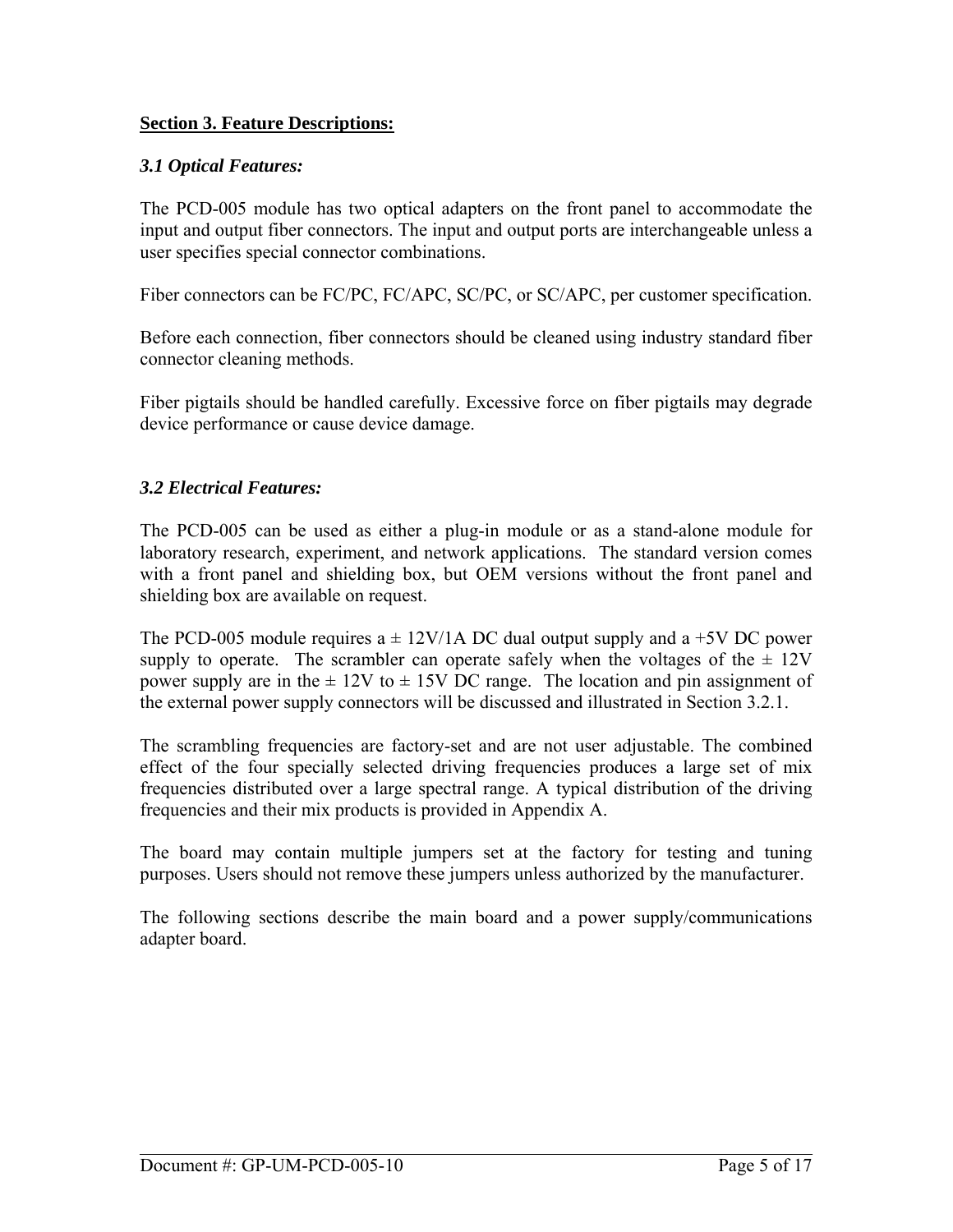#### <span id="page-5-0"></span>**3.2.1 Polarization controller driver board**

[Figure 2](#page-5-1) shows the PCD-005 main board. This board consists of a PolaRite II polarization controller, driving electronics, power and communication connector blocks, and microprocessor and digital control electronics. If the adapter board is not used, the external power supply needs to be connected to the 5-pin JPOW connector jumper block near the upper right hand corner of the board, as shown in [Figure 2](#page-5-1) and [Figure 3.](#page-5-2) The pin assignment scheme for the JPOW connector is also shown in [Figure 2](#page-5-1) and [Figure 3](#page-5-2).



**Figure 2 Circuit board layout showing the DC power connector location** 

<span id="page-5-1"></span>

<span id="page-5-2"></span>**Figure 3 Magnified connector area for scrambler board power supply connection. The analog and digital ground lines AGND and DGND should be connected externally at the power supply.**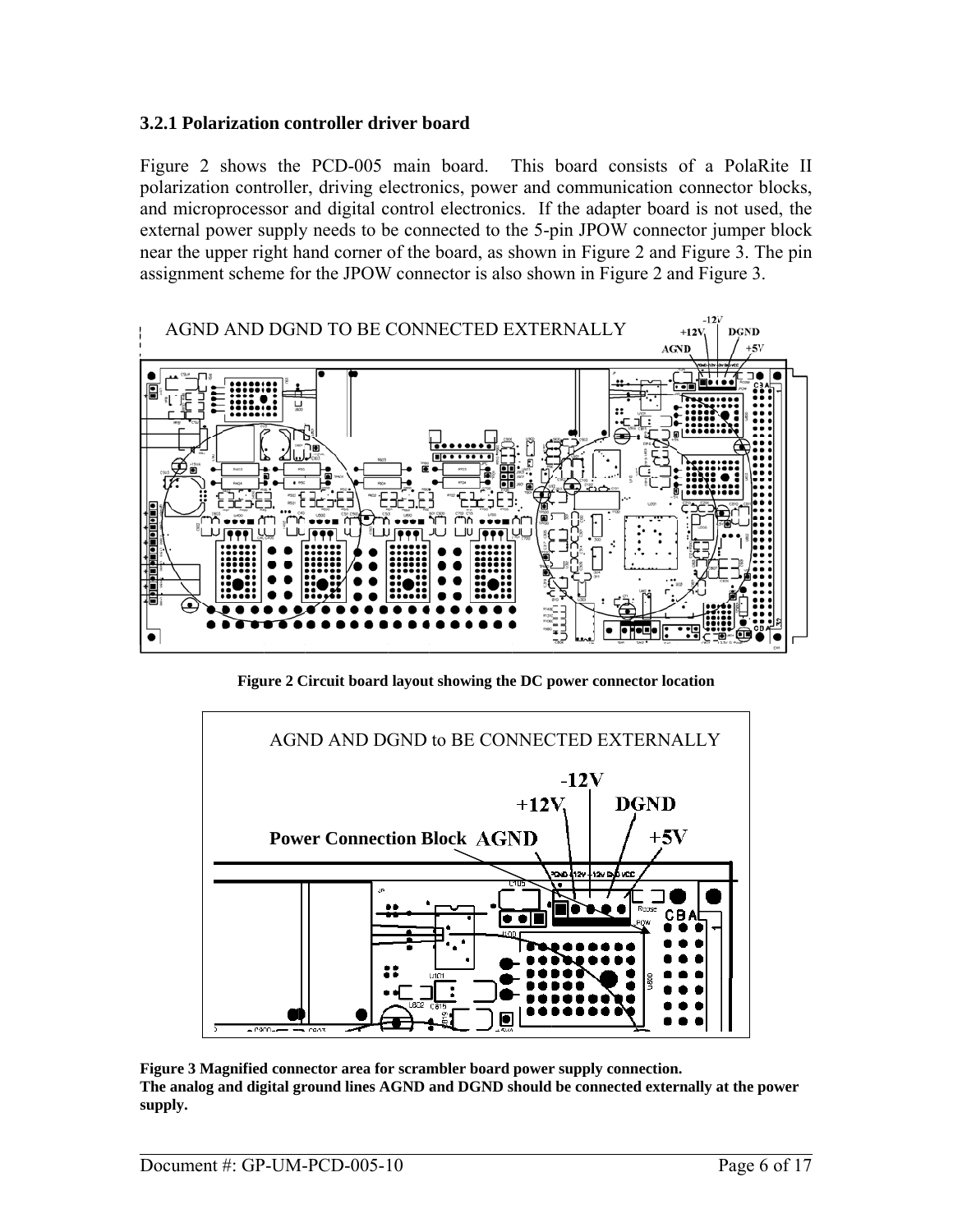[Figure 4](#page-6-0) shows a magnified view of the section of the board containing the power, enable/disable, and wavelength selection status indicator LEDs.



**Figure 4 Magnified section of board showing status indicators** 

<span id="page-6-0"></span>There are eight (8) status indicator LEDs. A block of six (6) indicators shows the current wavelength selection. A power indicator LED is located immediately above the wavelength indicator block. The scrambling enable/disable indicator LED is located at the top left of the board.

In the wavelength indicator block, the LED corresponding to the current wavelength selection will be on. The default operation wavelength is 1550 nm.

The Power LED indicates the external power supply connection status. It turns on if the external power supply is correctly connected.

The enable/disable status indicator LED turns on when scrambling is enabled.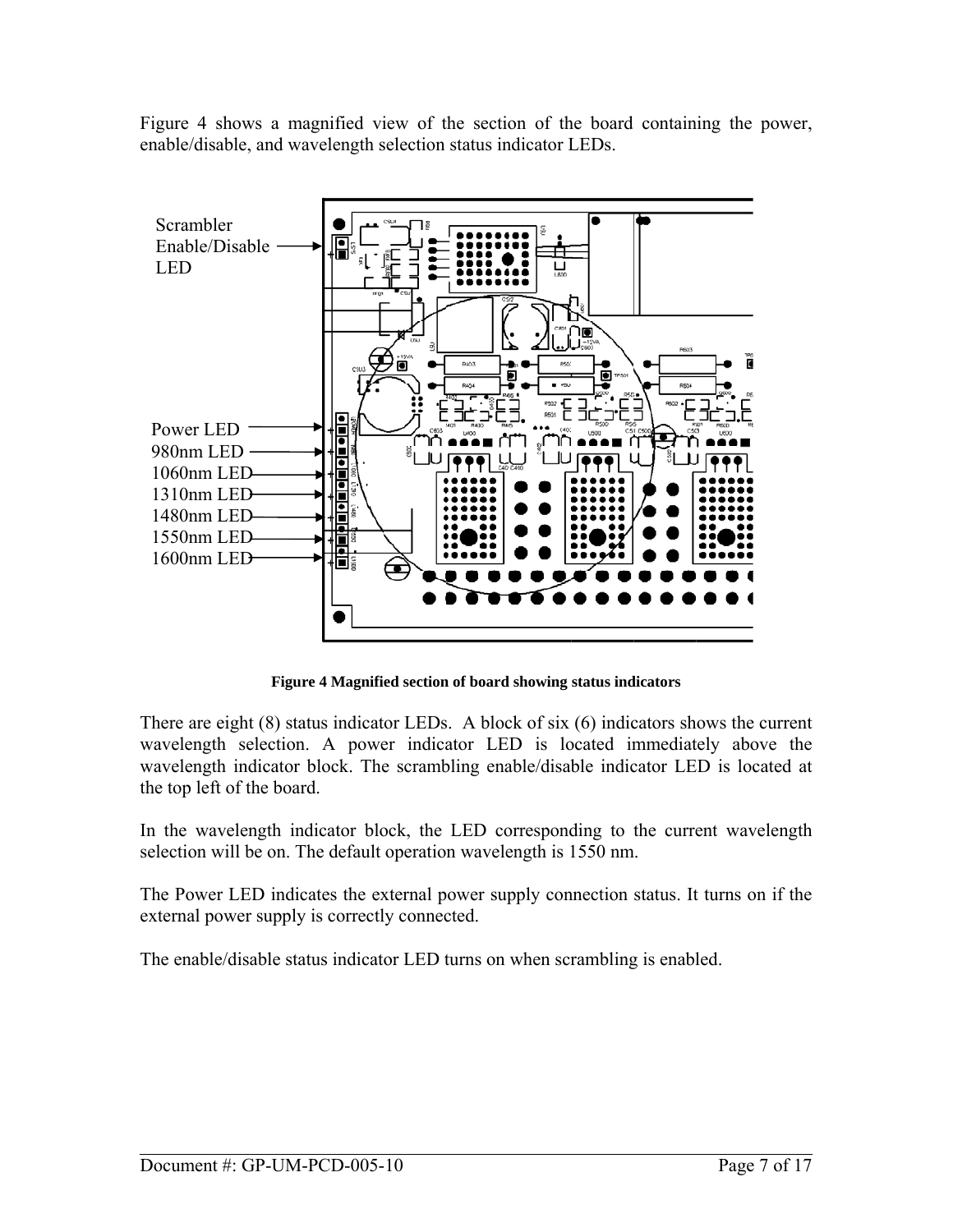## <span id="page-7-0"></span>**3.2.3 Optional System Bus Adapter Board**

A system bus adapter board (ADB-001, shown in [Figure 5\)](#page-7-1) is provided with the PCD-005 module. The ADB-001 provides connections from the power supply socket and RS-232 ports to the 96-pin DIN connector on the PCD-005 board.



**Figure 5 ADB-001 System Bus Adapter Board and connector layout.** 

<span id="page-7-1"></span>Board dimensions for the ADB-001: 100 x 50 x 15mm.

#### *10-pin power connector*:

A power supply cable is supplied with the ADB-001 board. It connects to the 10 pin power connector on the board. The power connector pins and corresponding cable colors are as follows:

| Pin            | Cable Color  | Description           |
|----------------|--------------|-----------------------|
|                | <b>Black</b> | $+5$ V DC             |
| $\overline{2}$ | White        | Digital Ground (DGND) |
| $\overline{3}$ | Gray         | $+12$ V DC            |
| $\overline{4}$ | Purple       | Analog Ground (AGND)  |
| 5              | Blue         | $-12$ V DC            |
| 6              | Green        | Analog Ground (AGND)  |
| 7              | Yellow       | not used for PCD-005  |
| 8              | Orange       | not used for PCD-005  |
| 9              | Red          | not used for PCD-005  |
| 10             | <b>Brown</b> | not used for PCD-005  |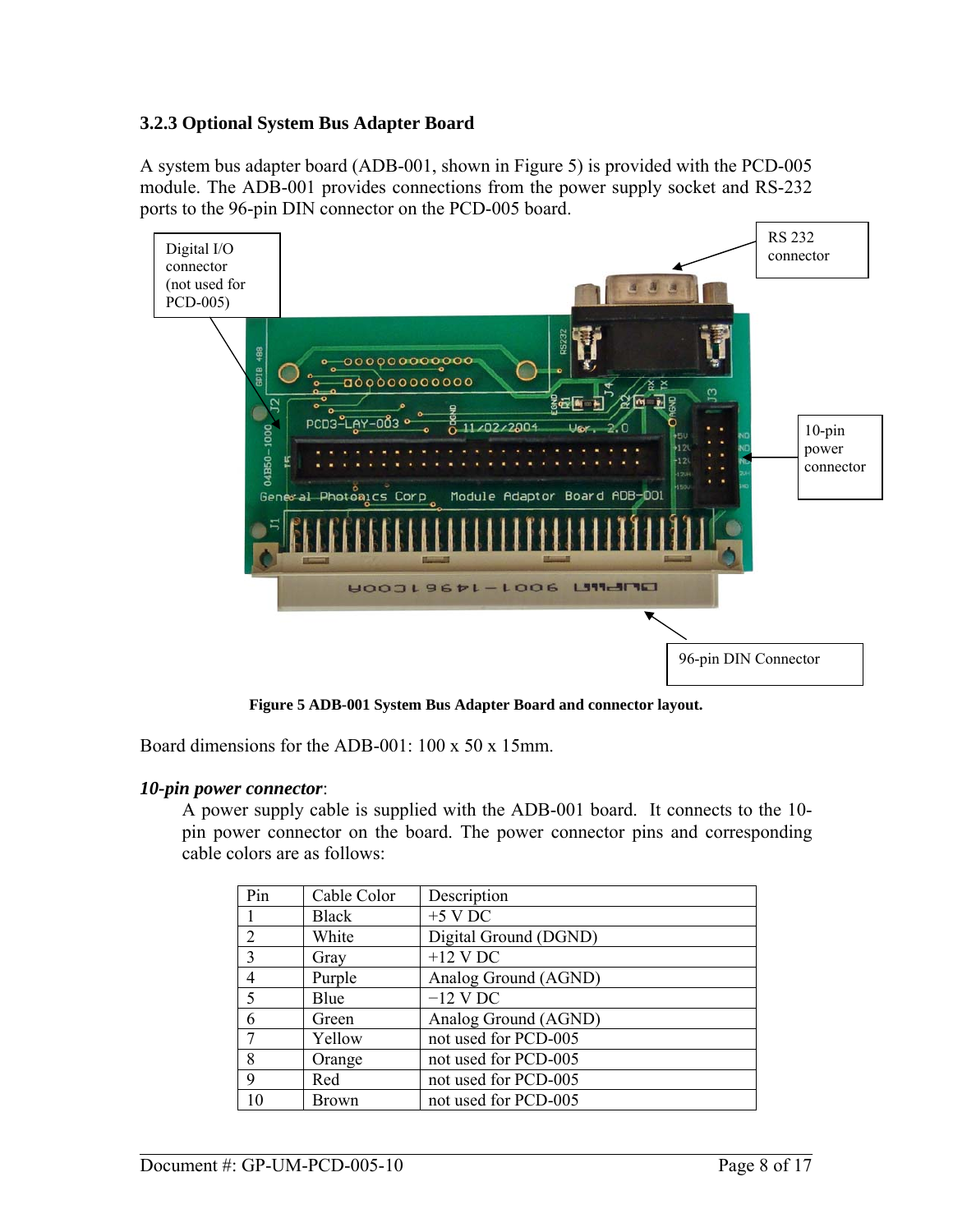The analog and digital grounds are connected on the ADB-001 board.

When using the ADB-001 with a PCD-005 module, only connections 1-6 are required. The remaining pins/wires can be left unconnected.

*RS-232 connector*: Standard RS-232 connector configuration for communication between ADB-001 and the serial port on a computer.

The RS-232 serial interface port allows the user to remote control the PCD-005. The RS-232 connector on the ADB-001 is a DB9 male connector. Use a straight connection RS-232 cable to connect the ADB-001 to the RS-232 port of a computer. To ensure proper communication, use a serial cable with direct pin-to-pin connected wires (see [Figure 6](#page-8-0)) at both ends of the cable.

Note: The ADB-001 transmits through pin 2 and receives through pin 3 of its connector. A PC transmits through pin 3 and receives through pin 2 of its connector.



**Figure 6 DB9 Male RS-232 connector pin assignment on ADB-001 board.** 

<span id="page-8-0"></span>*Digital I/O connector*: Not used for PCD-005.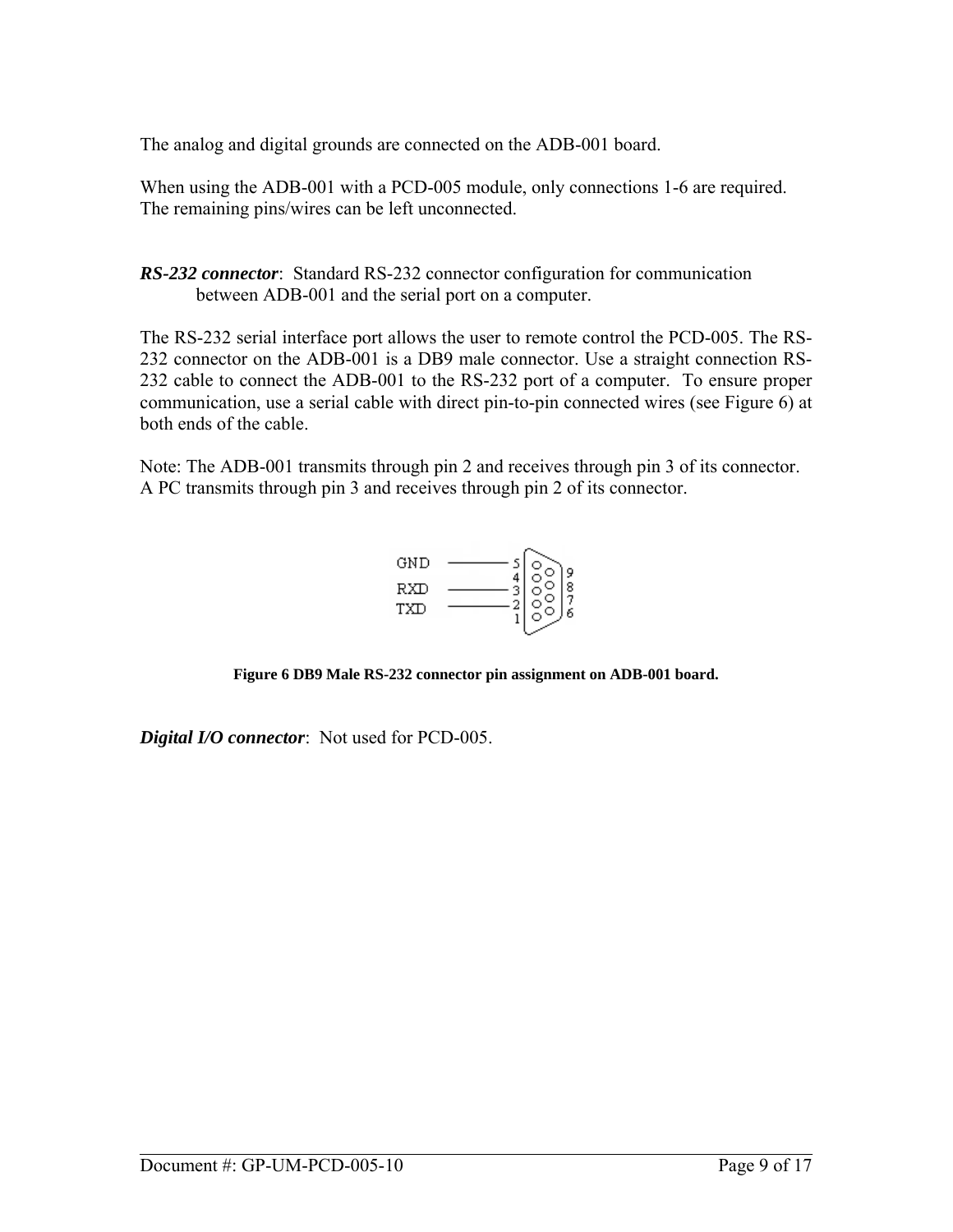## <span id="page-9-0"></span>**3.2.4 Front panel layout**

The PCD-005 front panel is shown in [Figure 7](#page-9-1).

|                              | <b>General Photonics</b><br><b>Polarization</b><br><b>Scrambler</b> |
|------------------------------|---------------------------------------------------------------------|
| nabi<br>λ                    | Input                                                               |
| Power<br>980<br>1060<br>1310 |                                                                     |
| 1480<br>1550<br>1600         | Output                                                              |
|                              | US PAT #6                                                           |

**Figure 7 PCD-005 front panel layout** 

<span id="page-9-1"></span>Button/LED function descriptions:

| Enable:          | Scrambling enable/disable button                                      |
|------------------|-----------------------------------------------------------------------|
| Enable LED:      | Green LED above Enable button, indicating Enable/Disable              |
|                  | status of scrambling function                                         |
| $\lambda$ :      | Scrambling center wavelength selection button                         |
|                  | Module power LED: Red LED above wavelength LED block indicating power |
|                  | supply connection status                                              |
| Wavelength LEDs: | Indicate wavelength selection                                         |
| Input:           | Input fiber connector adapter                                         |
| Output:          | Output fiber connector adapter                                        |

Note that Input/Output fiber interfaces are interchangeable if the two connectors are the same type.

#### *3.3 Environmental Requirements:*

The PCD-005 is designed for indoor use in an office or laboratory environment. If a PCD-005 scrambler module is placed inside an enclosure, forced-air cooling is strongly recommended for stable DOP performance.

The recommended operation temperature range is −5 to 65°C. Outside this temperature range, the output DOP may be higher than the specified value.

For best performance, a warm-up period of 5 minutes is recommended before operation. During the warm-up period, the module will operate, with an output DOP of <10%.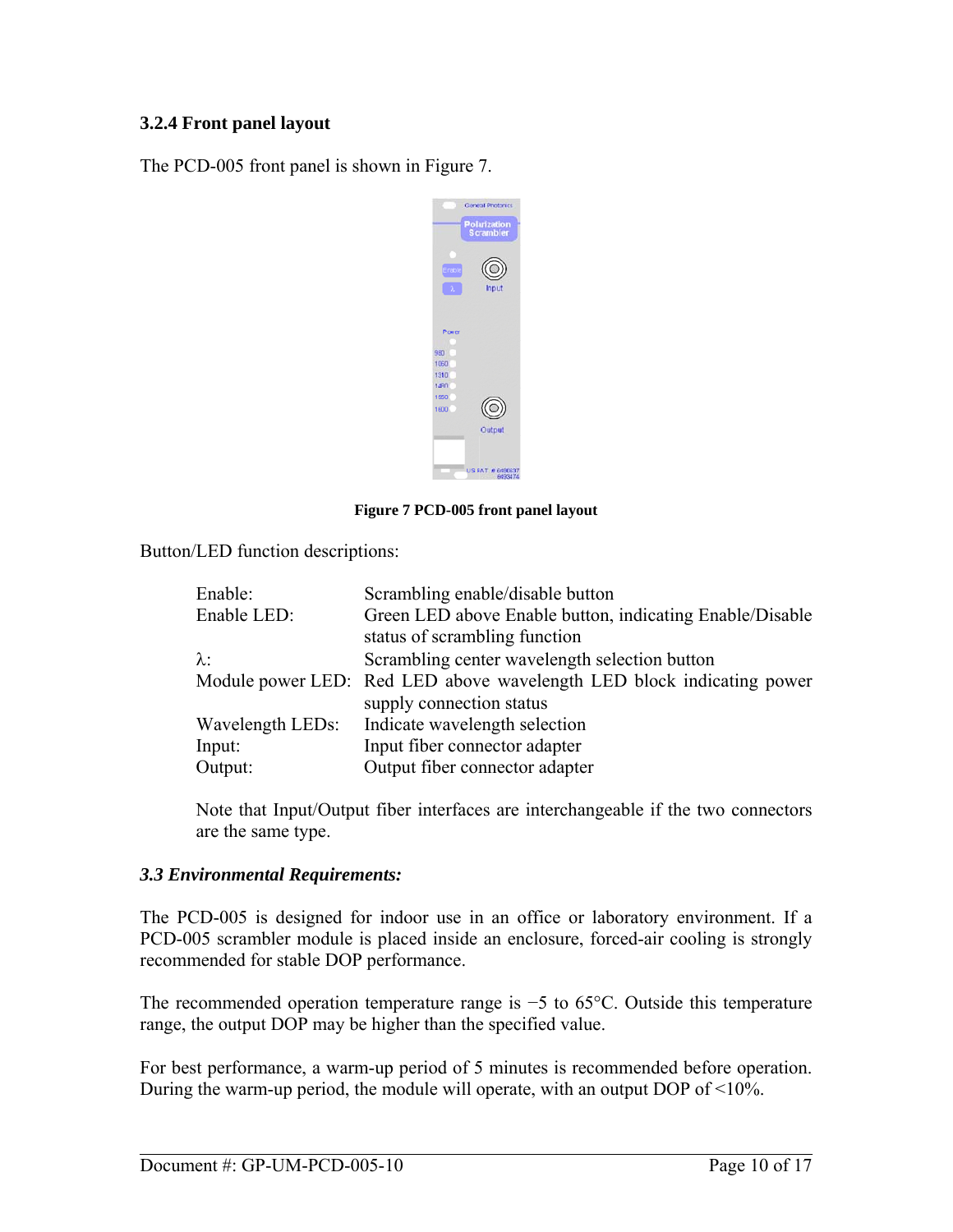#### <span id="page-10-0"></span>**Section 4. Operation Instructions:**

Electrical and optical connections are required during setup of the PCD-005. Follow all necessary safety precautions when making electrical and optical connections.

## **Warning:**

#### **Never look into the output connector when a light source is connected. THE OUTPUT LIGHT FROM THE PCD-005 MODULE MAY BE HARMFUL TO HUMAN EYES.**

#### *4.1 Unpacking*

Be careful when unpacking the PCD-005 module. Inspect the module or package to check if any components have come loose or disconnected during shipment. If anything unusual is found, please contact General Photonics.

The electronic circuit is sensitive to static discharge.

For modules with pigtails, avoid applying any force to the pigtails, and do not let any free-drop of fiber connectors occur at any time.

#### *4.2 Getting Started*

#### **4.2.1 Setup and operation**

Follow the steps below to operate the PCD-005.

- 1. Power connection:
	- a. For a PCD-005 module without a shielding box, set the power supply to the correct voltages and connect the 5-wire power cable according to [Figure 3.](#page-5-2) For the 5-wire power cable that connects to the main board, the corresponding color codes are:

| Black:  | AGND $(\pm 12 \text{ V ground})$ |
|---------|----------------------------------|
| White:  | $+12$ V                          |
| Gray:   | $-12$ V                          |
| Purple: | <b>DGND</b>                      |
| Blue:   | $+5$ V                           |

Turn off the power supply before connecting the cable to power jumper connector JPOW as shown in [Figure 3](#page-5-2). The cable connector is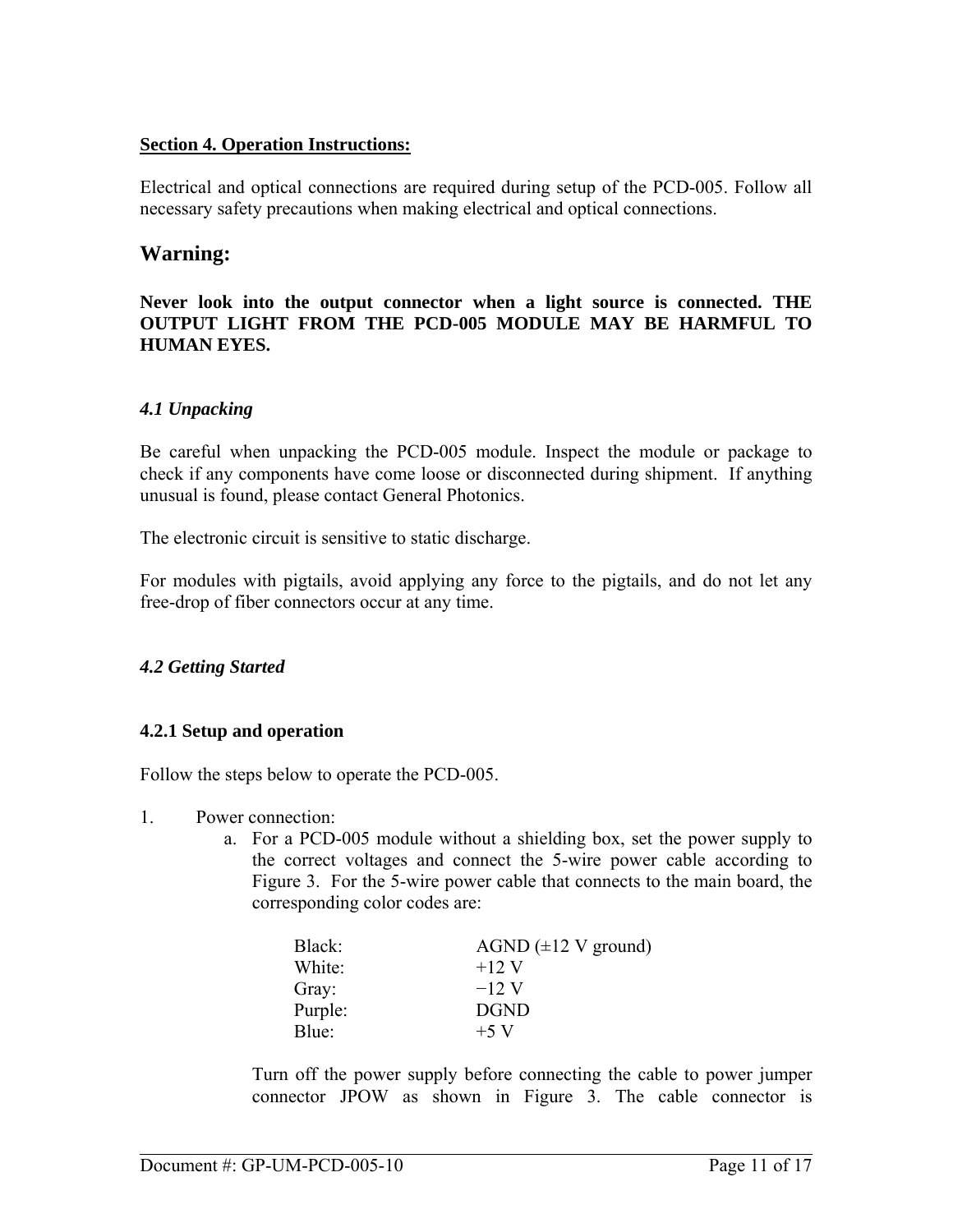unidirectional. *The ground wires (AGND and DGND) need to be connected at the power supplies.* Be careful to avoid damage to fiber pigtails when connecting the ribbon connector.

- b. For a PCD-005 with a shielding box, connect the system bus adapter board (ADB-001) to the PCD-005 module, set the power supplies to the correct voltages, and connect the power cable to the ADB-001 board as shown in [Figure 5](#page-7-1).
- 2. Turn on the power supply after connecting power cable. The Power LED and 1550 nm LED ([Figure 4\)](#page-6-0) will turn on. The default power-up settings are:

| Wavelength:                       | $1550$ nm  |
|-----------------------------------|------------|
| Scrambling enable/disable status: | <b>OFF</b> |

- 3. Use the Wavelength Select button [\(Figure 7\)](#page-9-1) to select the desired operation wavelength. Pressing the Wavelength Select button causes the wavelength setting to cycle sequentially through the 980, 1060, 1310, 1480, 1550, and 1600 nm center wavelengths.
- 4. Press the Enable button ([Figure 7](#page-9-1)) to enable scrambling. For optimum performance, a warm-up period of 5 minutes is recommended. The PCD-005 can be used during warm-up, but the DOP may not be optimized.
- 5. Connect the input and output optical fibers. The output polarization state is scrambled for low DOP applications and measurements. This step can be performed before enabling the PCD-005 if the optical system following the scrambler allows an unscrambled polarized light input.
- 6. To disable scrambling, press the enable/disable button. The enable/disable indicator LED will turn off, and the driver board will go into an idle state.
- 7. To change to a different wavelength setting, disable the scrambler (make sure the enable/disable indicator LED is off), and press the Wavelength Select button until the desired wavelength setting is reached. Then press the enable button to enable scrambling at the new wavelength setting.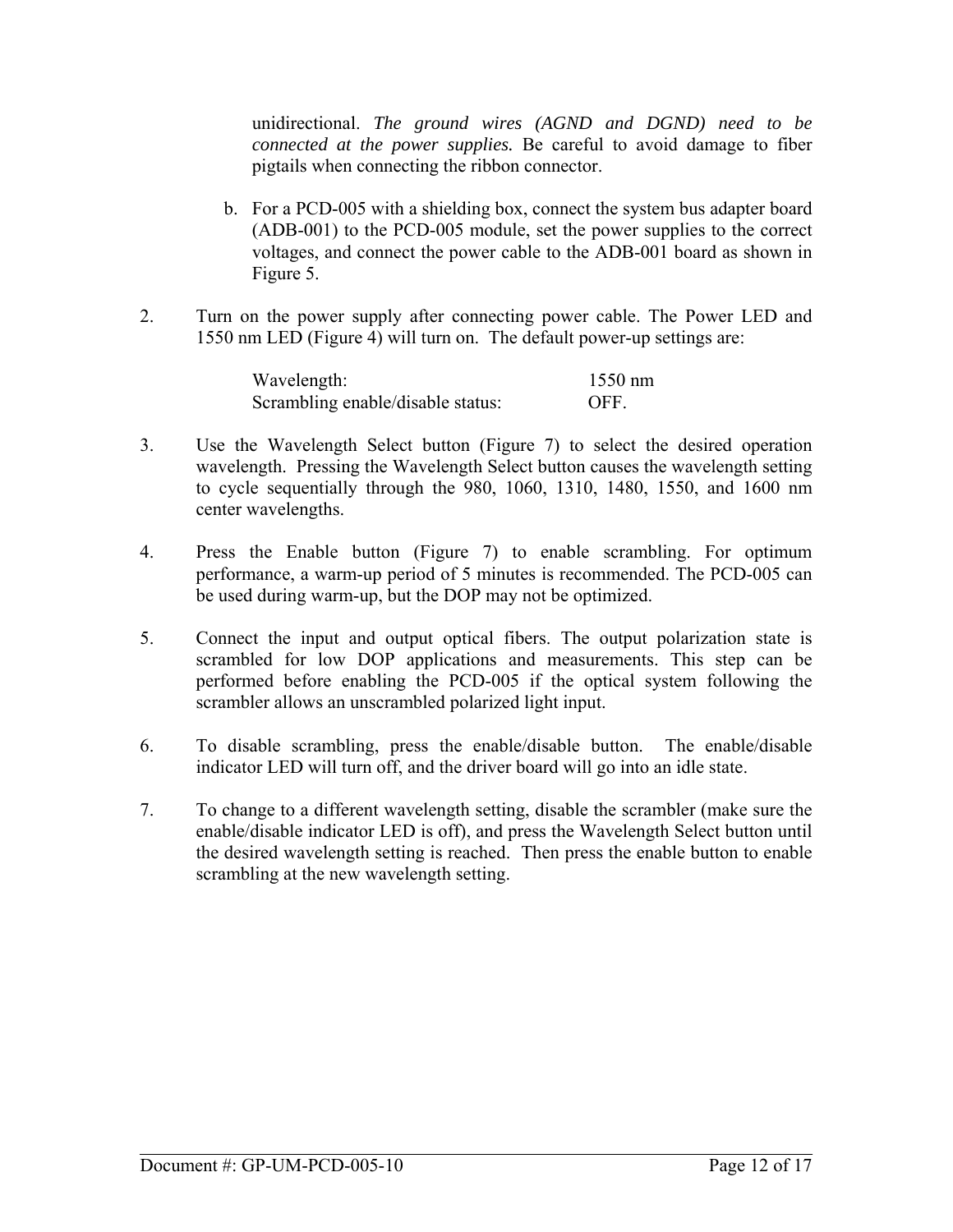## <span id="page-12-0"></span>*4.3 Testing and Characterization:*

The PCD-005 can be serviced only by manufacturer authorized personnel. There are no user serviceable components in this module.

Users can test the performance of the PCD-005 with standard polarization analysis instruments or via other established methods. Note that the DOP specification for the PCD-005 is measured at a detector bandwidth of 500 Hz. For high bandwidth detection systems, the DOP can be obtained by averaging data samples within the desired time frame using appropriate sampling systems or instruments.

DOP at the polarization scrambler output can be calculated from a simple intensity measurement. In this measurement, a polarizer is placed between the scrambler output fiber and a photodetector with a known detection bandwidth. The maximum and minimum intensities  $I_{max}$  and  $I_{min}$  are then measured from the detector output. The DOP in the measurement bandwidth can be calculated from

$$
DOP = \frac{I_{max} - I_{min}}{I_{max} + I_{min}} \times 100\%
$$

Note that  $I_{max}$  and  $I_{min}$  are measured within the desired bandwidth. Different detector bandwidth settings will have different  $I_{\text{max}}$  and  $I_{\text{min}}$  values.

## *4.4 Remote control and programming:*

The PCD-005 can be remote controlled via RS-232. The ADB-001 system adapter board facilitates the remote control connection.

## **4.4.1 Remote control connections**

The ADB-001 adapter board has a male connector for an RS-232 cable [\(Figure 5](#page-7-1)). Use a straight-wired RS-232 cable to connect the board to the control computer.

## **4.4.2 Remote control programming**

General Photonics provides a test program for remote control of the PCD-005. The control software is included on the cd. Note that during control by the test program, the control buttons on the PCD-005 front panel will not respond. To use the front panel buttons, exit the control program.

Any program that supports RS-232 communication can be used to send ASCII commands to the PCD-005 for remote control. For users who wish to write their own control programs, the following steps and commands are recommended for remote operation of the PCD-005 using the RS 232 communication port.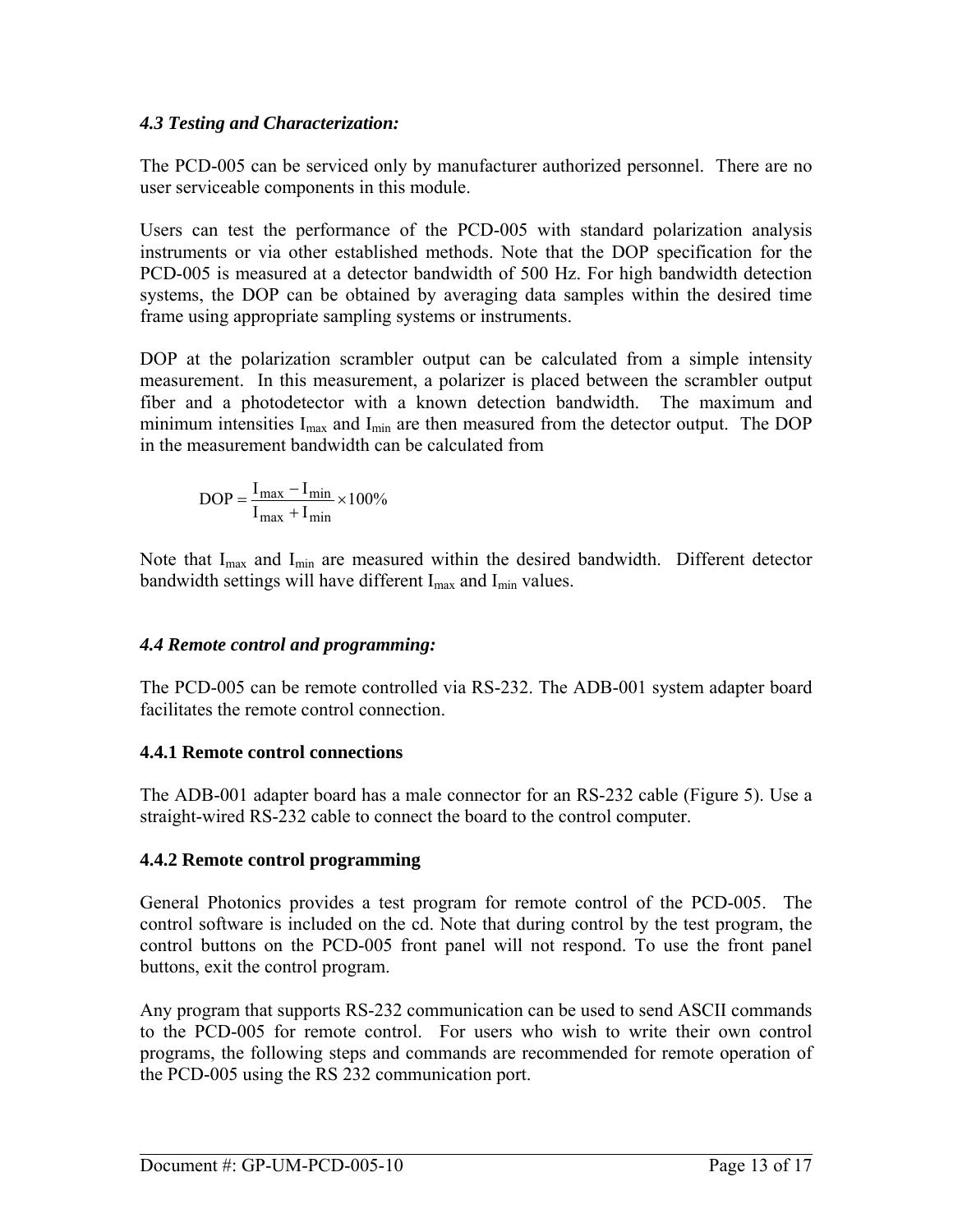- <span id="page-13-0"></span>1. Connect PCD-005 to PC using a straight-wired RS-232 cable (DB-9 female to female).
- 2. Referring to [Table 1](#page-13-1), send a command string to the PCD-005 through the RS-232 port. There are many programming languages that support serial communications, including Visual Basic, LabView and C.

RS-232 command notes:

- 1. RS-232 port uses asynchronous framing, 8 data bits, no parity bit, and 1 stop bit.
- 2. RS-232 baud rate: 9600 bps.
- <span id="page-13-1"></span>3. Only one command is allowed in each command string.

| <b>Command</b> | <b>Function</b>                  |
|----------------|----------------------------------|
| *DIS#          | Disable scrambling               |
| $*ENA#$        | Enable scrambling                |
| *WAV 980#      | Set wavelength to 980 nm         |
| *WAV 1060#     | Set wavelength to 1060 nm        |
| *WAV 1310#     | Set wavelength to 1310 nm        |
| *WAV 1480#     | Set wavelength to 1480 nm        |
| *WAV 1550#     | Set wavelength to 1550 nm        |
| *WAV 1600#     | Set wavelength to 1600 nm        |
| *WAV?          | Query current wavelength setting |

#### **Table 1 PCD-005 remote control command list**

## **4.4.3 LabView Program Interface for PCD-005 Remote Control**

A remote control program is provided for computer control of the PCD-005 via RS-232. This control program is an executable file generated using the LabView developing environment.

Before running the control program, the LabVIEW Run-Time Engine v.8.2 and the VISA driver must be installed. Run the following files on the cd to install the drivers:

LVRunTimeEng\_8.2 Visa400runtime.exe

Once the drivers are installed, the control program PCD\_REMOTE.exe can be run.

Figure C1 shows the screen layout of the PCD\_REMOTE control program. The program auto-senses the COM port being used.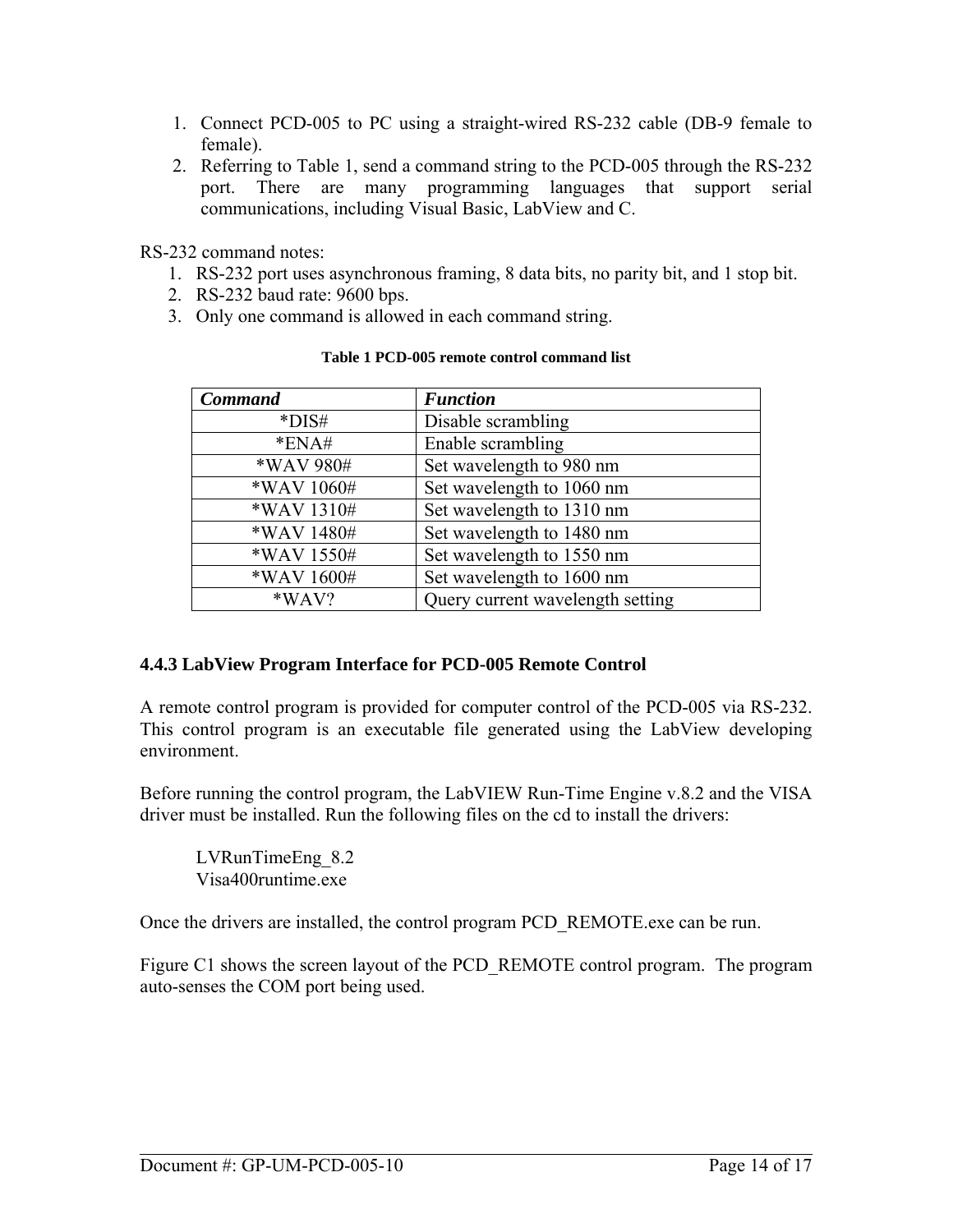

Figure C1 Remote control program interface

Port Configuration: Displays the selected port for the RS-232. If the selected port and the actual connection do not match, the program cannot communicate with the module. The program should auto-sense the correct port when it is started, but if communication cannot be established, the user can check the actual connection port from the Device Manager and change the port selection from the Port Configuration pull-down menu to match. Note that the port number cannot be changed while the program is executing. Stop the program first and choose the correct port if necessary.

*Notes: ASRL1:INSTR is the same as COM1 for RS-232.* 

- Wavelength: Pull-down menu for setting operation wavelength. Options are 980, 1060, 1310, 1480, 1550, and 1600. Scrambling must be disabled before setting wavelength.
- START: Enables (indicator green) or disables (indicator dark) scrambling.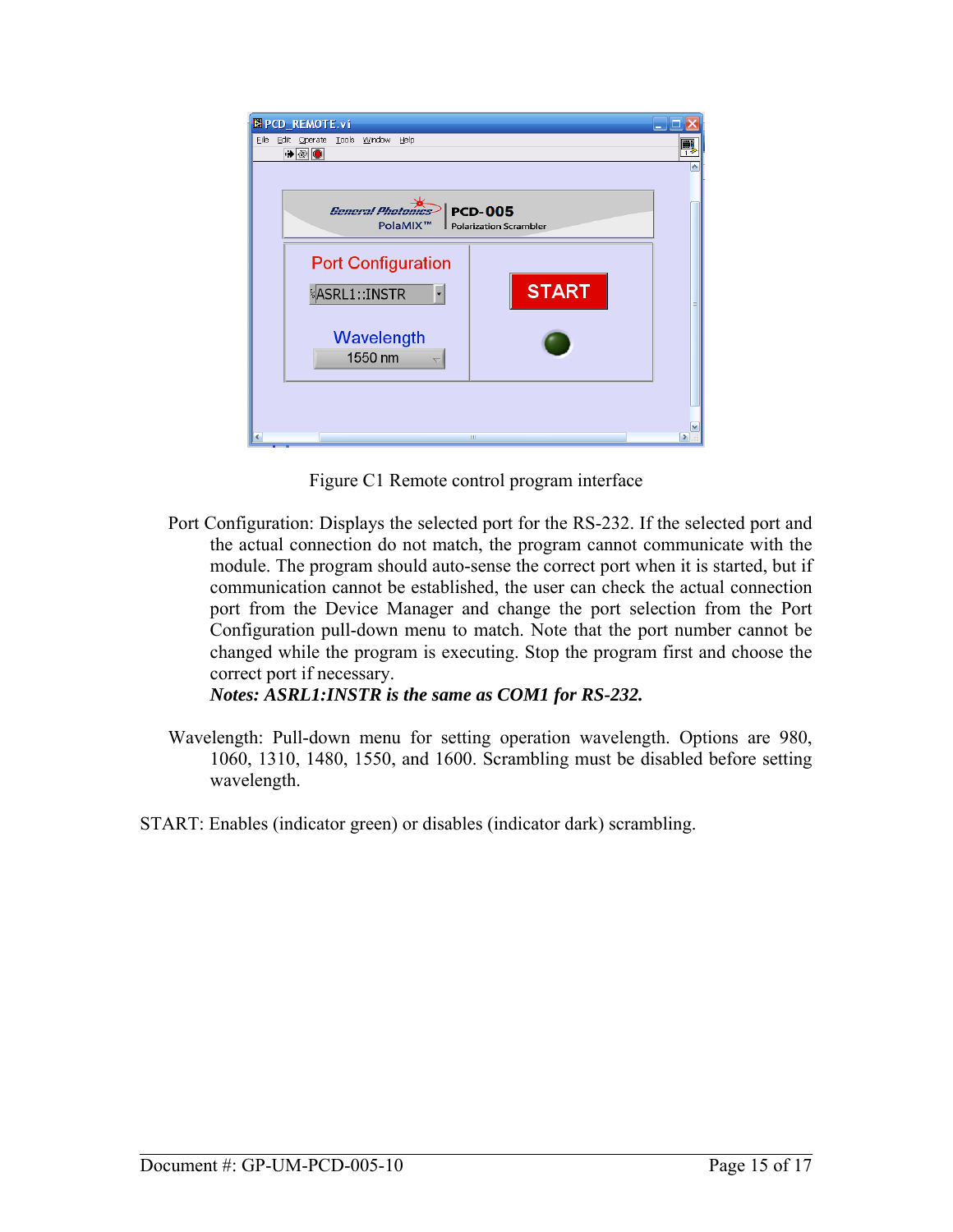## <span id="page-15-0"></span>**Section 5. Technical Support**

General Photonics is committed to high quality standards and customer satisfaction. For questions or suggestions regarding the PCD-005, please feel free to contact General Photonics Corporation at (909)-590-5473 (telephone) or (909)-902-5536 (fax), or by email at  $info$  *(a)* general photonics.com. General Photonics will respond to all customer questions within 24 hours during regular business hours. General Photonics can be reached by mail at:

General Photonics 5228 Edison Avenue Chino, California 91710 USA